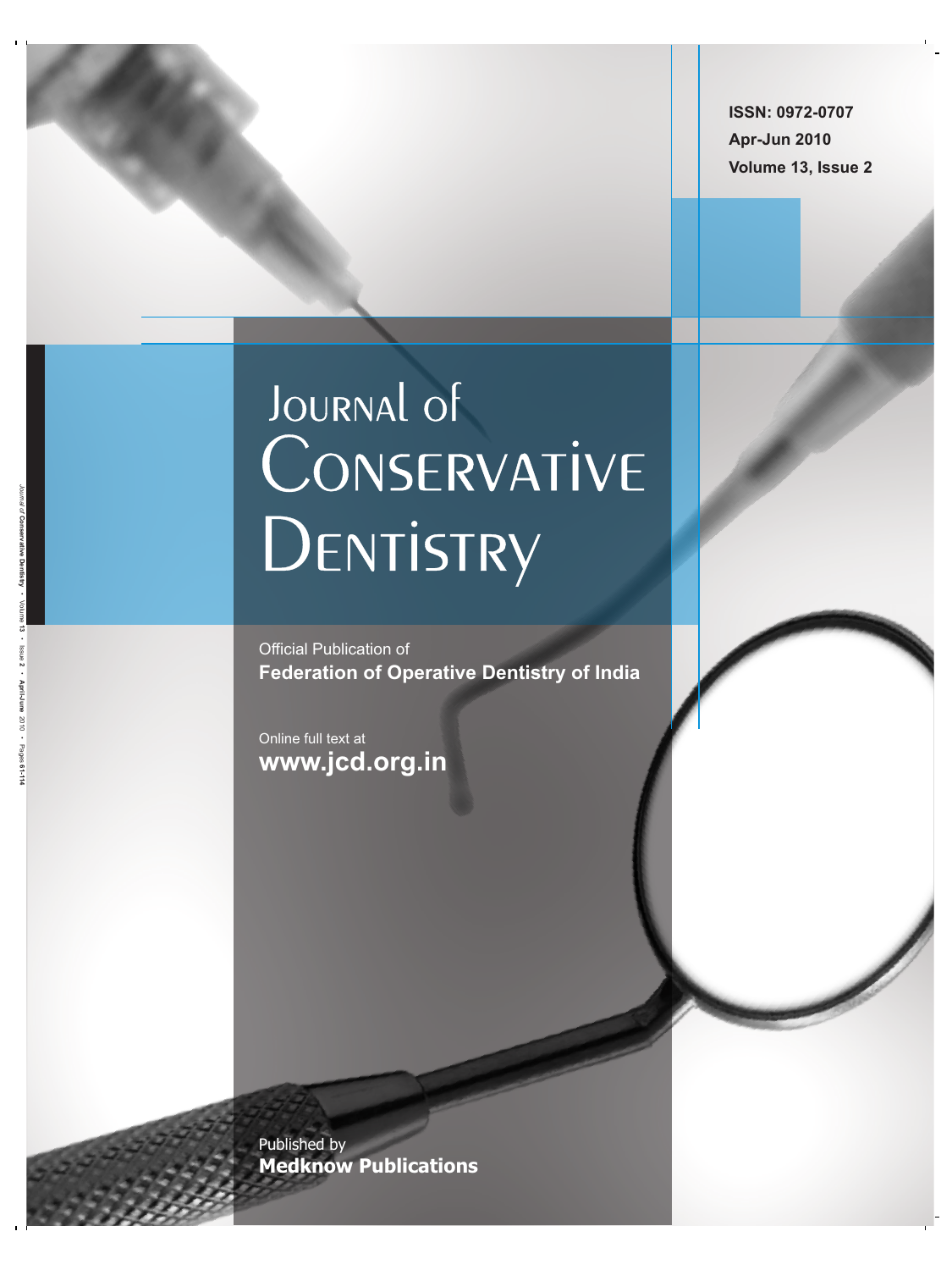# **Original Article**

# **Effects of saliva contamination and decontamination procedures on shear bond strength of self-etch dentine bonding systems: An** *in vitro* **study**

Krishna Neelagiri, M Kundabala, A Shashirashmi, Manuel S Thomas, Abhishek Parolia Department of Conservative Dentistry and Endodontics, Manipal College of Dental Sciences, Mangalore, Karnataka, India

#### **A b s t r a c t**

Objective: This study aims to evaluate the effect of saliva contamination on the shear bond strength of two self-etch dentine bonding systems and also investigate the effect of decontamination procedure on the recovery of bond strength.

Materials and Methods: Sixty premolars extracted for orthodontic reason were obtained and the buccal surfaces of teeth were reduced to create a flat dentine surface. The samples were randomly divided into three sub-groups for AdheSE (ASE) (Ivoclar – Vivadent, Schaan, Liechtenstein) and three sub-groups for Adper Prompt Self-Etch Adhesive (ADP) (3M ESPE, St Paul, MN, USA) of 10 each. For AdheSE (ASE); ASE-I was the control group (primer applied to fresh dentine surface), ASE-II was the contamination group (primer applied, followed by saliva contamination and then air dried) and ASE-III was the decontamination group (primer applied, followed by saliva contamination, air dried and then primer reapplied). For Adper Prompt (ADP); ADP-I was the control group (self-etch adhesive applied to fresh dentine surface), ADP-II was the contamination group (self-etch adhesive applied, followed by saliva contamination and then air dried) and ADP-III was the decontamination group (self-etch adhesive applied, followed by saliva contamination, air dried and then self-etch adhesive reapplied). Followed by the bonding procedure, a 5 mm composite resin block with Filtek P-60 (3M ESPE, St Paul, MN, USA) was built on the substrate. Shear bond strength (SBS) was tested with Instron Universal testing machine (Instron Corporation, Canton, MA, USA) with a cross head speed of 1 mm per minute. Data obtained was subjected to one way ANOVA test, while the inter group comparison was made using Tukey's multiple comparison and Unpaired *t*-test.

Results: In AdhSE group (ASE), the sub-group ASE-II (contamination group) [5.4  $\pm$  2.2 MPa] showed lower SBS than ASE-I  $[11.8 \pm 2.6$  MPa] and ASE-III  $[8.9 \pm 3.3$  MPa], which was statistically significant. There was no significant difference in the bond strength between the ASE-I (control group) and ASE-III (decontamination group). In Adper Prompt group (ADP), there was a severe decrease of bond strength in ADP-II (contamination group)  $[4.6 \pm 1.1$  MPa] when compared to ADP-I (control group) [7.4  $\pm$  1.4 MPa] and ADP-III (decontamination subgroup) [14.1  $\pm$  2.2 MPa] which was statistically significant. The bond strength of ADP-III wherein Adper Prompt bonding agent was reapplied after salivary contamination was found to be statistically significant than ADP-I and ADP-II.

Conclusion: Saliva contamination reduces the dentine bond strength of both the self-etch systems; AdheSE and Adper Prompt. Re-application of the primer for the AdheSE and re-application of the adhesive for the Adper Prompt after air drying the saliva off can recover the dentine bond strength. In the Adper Prompt group, the added application of adhesives to decontaminate saliva not only recovered the bond strength but also improved it significantly.

**Keywords:** Decontamination procedure; salivary contamination; self-etch adhesive system; shear bond strength.

## **INTRODUCTION**

Adhesion to dentine has been a subject of considerable interest because it is a more heterogeneous substrate with much higher organic and water content than enamel.<sup>[1]</sup> The condition of the tooth structure and the chemical composition

#### **Address for correspondence:**

Dr. Manuel S Thomas, Department of Conservative Dentistry and Endodontics, Manipal College of Dental Sciences, Light House Hill Road, Mangalore, Karnataka-575 001, India E-mail: manuel2dr@gmail.com

Date of submission: 11.09.2009 Review completed: 06.01.2009 Date of acceptance: 23.01.2010

DOI: 10.4103/0972-0707.66714

of the adhesive agent have shown to affect the bond strength.<sup>[2]</sup> Hence, improving adhesive restorative materials has been the objective of research in the recent years.

Clinically, there are many factors that affect adhesion and retention of resin-containing restorative materials. Moisture such as gingival fluid, blood, hand-piece oil<sup>[3]</sup> and, in particular saliva, can affect the quality of the bond, leading to micro-leakage at the tooth restoration interface. This may result in the loss of restoration, recurrent caries, postoperative sensitivity and discoloration.<sup>[4]</sup> Therefore the bonding procedure requires proper isolation and prevention of contamination. However, many carious lesions which require the use of dentine bonding agents are found in the areas that are difficult to isolate, especially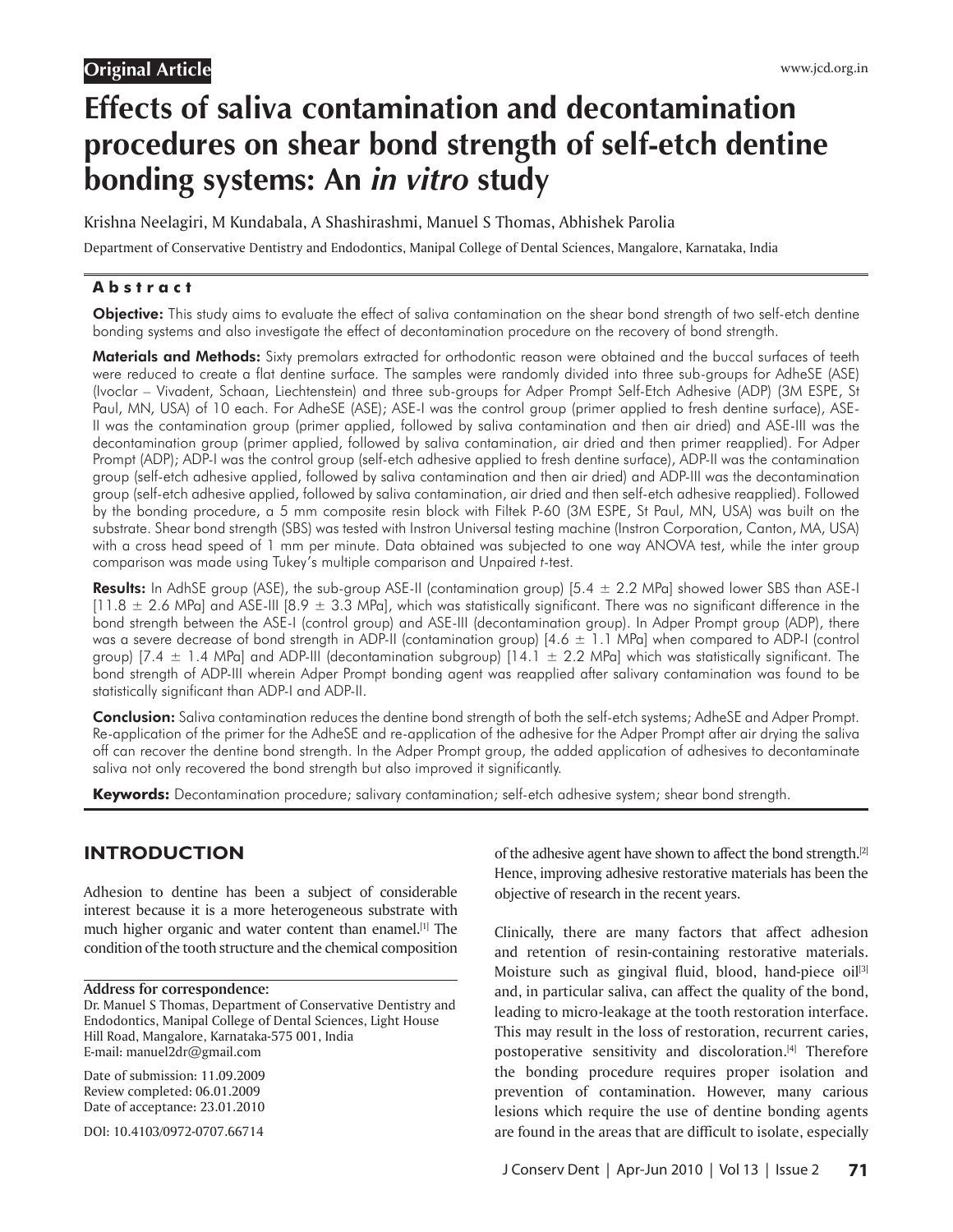when the site is near or at the gingival margin where saliva contamination is more likely to occur.[5]

Silverstone *et al*.<sup>[6]</sup> have reported that saliva contamination of etched enamel caused a significant decrease in bond strength between the resin and enamel surface. It was suggested that the contamination of etched enamel by salivary proteins prevented monomers from penetrating the pores in enamel, which reduced the bond strength. $[3]$ Microscopic examination of saliva contaminated acidetched enamel showed the formation of an organic pellicle that could not be removed with water.<sup>[6]</sup> The organic pellicle coating masked the underlying enamel pores, decreased resin accessibility and impaired mechanical adhesion. However, the contaminated enamel could be reconditioned by an additional 10 seconds of acid etching.[7]

Dentine adhesion is extremely complex when compared to enamel bonding. The micromechanical resin adhesion to dentine differs fundamentally from the relatively simple interlocking of bonding agents with enamel. Therefore the result of many studies related to the bonding efficacy of saliva contaminated dentine bonding agents has varied.[1] Fritz, Finger and Stean<sup>[8]</sup> found that saliva contamination of cured one-bottle type adhesive resulted in low shear bond strengths and wide marginal gaps. On the contrary, others reported that the saliva contamination of dentine had no adverse effect on the bonding efficiency of one-bottle adhesive systems.[9-11]

Recently developed adhesive systems such as the "selfetching primers" and the "self-etch adhesives" have shown to be resistant to salivary contamination.<sup>[4,12]</sup> Self-etch systems eliminate the rinsing and drying steps which simplifies the bonding procedure. In addition to this, the possibility of over wetting or over drying is reduced, which in turn helps in better adhesion. $[13-15]$  These dentine bonding agents have a reduced number of components and application steps and this reduces the risk of saliva contamination in the field of operation.[16]

Hence this study was conducted to evaluate the influence of saliva contamination of dentine during the bonding procedure on shear bond strength and to investigate the effect of contamination removing treatment on the recovery of bond strength of two self-etch dentine bonding systems.

#### **MATERIALS AND METHODS**

We tested two dentine adhesives in the study: AdheSE (Ivoclar – Vivadent, Schaan, Liechtenstein) and Adper Prompt Self-Etch Adhesive (3M ESPE, St Paul, MN, USA) [Table 1]. Filtek P-60 posterior restorative composite resin (3M ESPE, St Paul, MN, USA) was used in both the groups. Sixty premolars extracted for orthodontic reasons were obtained for the shear bond test. The teeth were debrided,

#### **Table 1: Chemical composition of the bonding systems tested**

| Product name            | Manufacturer                                                     | Composition                                                                                                                                                     | Application                                                                                                                                                         |
|-------------------------|------------------------------------------------------------------|-----------------------------------------------------------------------------------------------------------------------------------------------------------------|---------------------------------------------------------------------------------------------------------------------------------------------------------------------|
| AdheSE                  | $Ivoclar -$<br>Vivadent Schaan, dimethacrylate,<br>Liechtenstein | Primer:<br>phosphoric acid<br>acrylate, initiators, Remove excess<br>stabilizers,<br>Water bond:<br>HEMA,<br>dimethacrylate,<br>silicon dioxide,<br>initiators  | Apply self-etch<br>primer for at<br>least 30 seconds.<br>of primer with<br>air. Apply the<br>bonding agent and<br>gently air blow.<br>Light cure for 10<br>seconds. |
| Adper Prompt 3M ESPE St | Paul, MN<br>USA                                                  | Liquid 1:<br>methacrylated<br>phosphoric<br>esters, BisGMA,<br>camphorquinone,<br>stabilizers<br>Liquid 2:<br>water, HEMA,<br>polyalkenoic acid,<br>stabilizers | Mix two solutions<br>(A and B) for five<br>seconds, apply the<br>mixture for 15<br>seconds, gently air<br>dry and light cure<br>for 10 seconds.                     |

cleaned and stored in isotonic saline, until use. The teeth were sectioned at the cementodentinal junction and the coronal portion of the teeth was embedded in acrylic with the buccal surface facing outwards. The buccal surface of the teeth was reduced to create flat dentine surface with a medium grit diamond bur using high-speed handpiece under air water spray. The specimens were then randomly divided into two groups (AdheSE (ASE) group and Adper Prompt (ADP) group) of 30 samples each.

For each adhesive, the specimens were divided into non-contaminated (which was the control group), contaminated and decontaminated sub-groups (which were the experimental groups). Ten specimens were made for each procedure. In the experimental groups, fresh whole saliva was applied to the surface of the specimens with a disposable brush for 5 seconds, followed by the contaminant removing treatment, if applicable. Details of the bonding procedure for each adhesive are presented. Following the bonding procedure, a 5 mm composite resin block was built on the substrate using a plastic tube having an internal diameter of 4.9 mm by progressively adding 1.5 to 2 mm thick increments. In order to ensure the proper polymerization of each added layer of composite resin, the light tip was positioned as close as possible to the surface.

After polymerization, the teeth were sectioned 1 mm apical to cemento-enamel junction and the specimens were mounted in cylindrical molds with self-curing acrylic resins. Shear bond strength was tested with an Instron Universal testing machine (Instron Corporation, Canton, MA, USA). Each specimen was mounted in a shear testing apparatus and a chisel shaped shearing rod with a cross-head speed of 1 mm per minute was used to load the specimens at the dentine-composite interface. The shear bond strength data was subjected to One-way ANOVA test, while the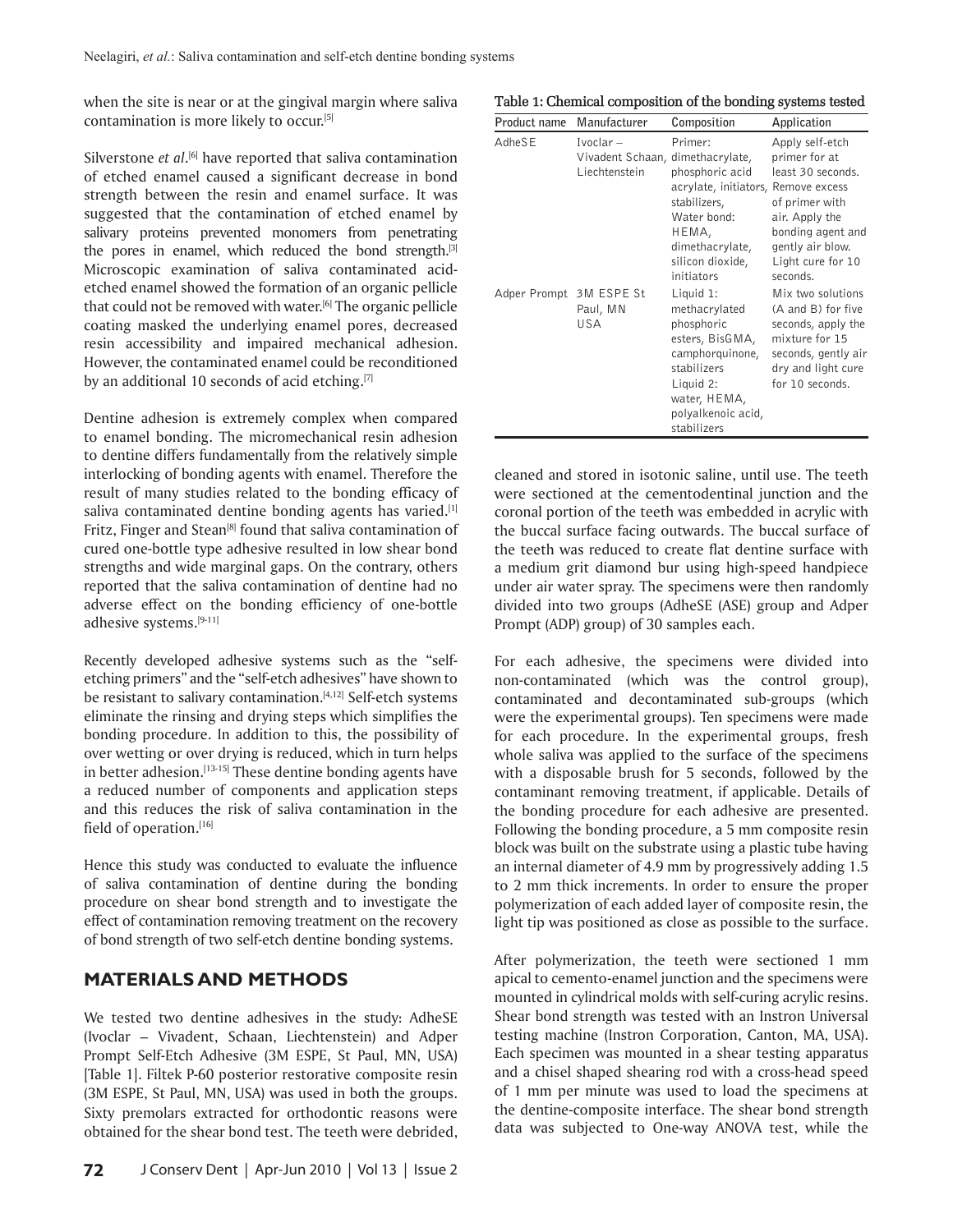intergroup comparison was made using Tukey multiple comparison and Unpaired *t-*test.

### **RESULTS**

The results of the shear bond strength test to AdheSE (ASE) and Adper Prompt (ADP) are shown in Tables 2 and 3 and Figure 1. One-way ANOVA test revealed a significant difference at  $P < 0.05$ . Comparisons within the groups ASE and ADP are shown in Tables 4 and 5.

In the AdheSE group (ASE), the difference was very highly significant  $(P = 0.001)$  between the control (ASE-I) and the contamination sub-group (ASE-II). The shear bond strength decreased to 5.4  $\pm$  2.2 MPa when compared to 11.8  $\pm$  2.6 MPa of control group. However, when the self -etch primer was reapplied after the salivary contamination (ASE-III), the bond strength increased to  $8.9 \pm 3.3$  MPa ( $P = 0.019$ ). There was no significant difference in the bond strength between the control and the decontamination group  $(P = 0.064)$ .

In Adper Prompt group (ADP), when the dentine was not contaminated (ADP-I), the shear bond strength was 7.4  $\pm$  1.5 MPa. When the salivary contamination occurred after the curing of the bonding agent (ADP-II), the bond strength decreased to 4.6  $\pm$  1.1 MPa. This decrease in bond strength was highly significant (*P*= 0.003). The bond strength of ADP-III where Adper Prompt bonding agent was reapplied after salivary contamination was  $14.1 \pm 2.2$  MPa. This was statistically very highly significant than the control group and the group where salivary contamination was done  $(P= 0.001)$ .

Intergroup comparisons between ASE and ADP were done using Unpaired *t-*test. Table 6 shows the comparison of bond strength when the specimens were not contaminated with saliva. There was statistically very highly significant difference between the mean bond strengths of ASE-I and ADP-I (*P*=0.001). The control specimens of AdheSE group showed



**Figure 1:** Inter-group comparison of ASE and ADP

higher bond strength than that of Adper Prompt group.

#### **DISCUSSION**

The laboratory parameter most often measured in dentine adhesion is shear bond strength. Flat dentine surfaces are prepared in the extracted tooth, the adhesive system is applied and the composite resin cylinder is bonded over the adhesive. A shear force is then applied at the resin– dentine interface, using a knife-edge probe. The shear bond strength test is only a rough tool for evaluating the relative efficacy of bonding materials. Never the less, they are excellent for screening new materials and for comparing the same parameter among different adhesive systems.<sup>[17]</sup>

**Table 2: Mean bond strength values (MPa) of AdheSE group**

| Group | Sub-group                      |    | Mean $SBS \pm SD$ |
|-------|--------------------------------|----|-------------------|
| ASE   | Non-contaminated group (ASE-I) | 10 | $11.8 + 2.6$      |
|       | Contaminated group (ASE-II)    | 10 | $5.4 + 2.2$       |
|       | Decontaminated group (ASE-III) | 10 | $8.9 + 3.3$       |

#### **Table 3: Mean bond strength values (MPa) of Adper Prompt**

| Group | Sub-group                      | N  | $Mean + SD$   |
|-------|--------------------------------|----|---------------|
| ADP   | Non-contaminated group (ADP-I) | 10 | $7.4 \pm 1.5$ |
|       | Contaminated group (ADP-II)    | 10 | $4.6 + 1.1$   |
|       | Decontaminated group (ADP-III) | 10 | $14.1 + 2.2$  |

| Table 4: Comparisons among the AdheSE group (ASE). |  |  |
|----------------------------------------------------|--|--|
|                                                    |  |  |

|     | Group (A)Subgroup              | (B) Subgroup                                      | Mean<br>difference<br>$(A-B)$ | $P$ value               |
|-----|--------------------------------|---------------------------------------------------|-------------------------------|-------------------------|
| ASE | group (ASE-I)                  | Non-contaminated Contaminated group<br>$(ASE-II)$ | 6.4                           | $0.001$ vhs***          |
|     |                                | Decontaminated<br>group (ASE-III)                 | 2.9                           | $0.064$ ns <sup>*</sup> |
|     | Contaminated<br>group (ASE-II) | Decontaminated<br>group (ASE-III)                 | $-3.5$                        | $0.019$ sig **          |

**(\* ns- not significant, \*\* sig- significant, \*\*\* vhs- very highly significant)**

#### **Table 5: Comparisons among the Adper Prompt group**

|     | Group (A)Subgroup                | (B) Subgroup                      | Mean<br><b>Difference</b><br>$(A-B)$ | $P$ value       |
|-----|----------------------------------|-----------------------------------|--------------------------------------|-----------------|
| ADP | Non-<br>contaminated             | Contaminated group<br>$(ADP-II)$  | 2.7                                  | 0.003 vhs ***   |
|     | group (ADP-I)                    | Decontaminated<br>group (ADP-III) | $-6.7$                               | $0.001$ vhs *** |
|     | Contaminated<br>group $(ASE-II)$ | Decontaminated<br>group (ADP-III) | $-9.5$                               | $0.001$ vhs *** |

**(\* ns- not significant, \*\* sig- significant, \*\*\* vhs- very highly significant)**

**Table 6: Comparisons of mean bond strengths between ASE-I (control) and ADP-I (control)**

| Subgroup | Group   | N  | Mean $\pm$ SD | P value        |
|----------|---------|----|---------------|----------------|
| Control  | $ASF-I$ | 10 | $11.8 + 2.6$  | $0.001$ vhs*** |
|          | $ADP-I$ | 10 | $7.4 + 1.5$   |                |

**(\* ns- not significant, \*\* sig- significant, \*\*\* vhs- very highly significant)**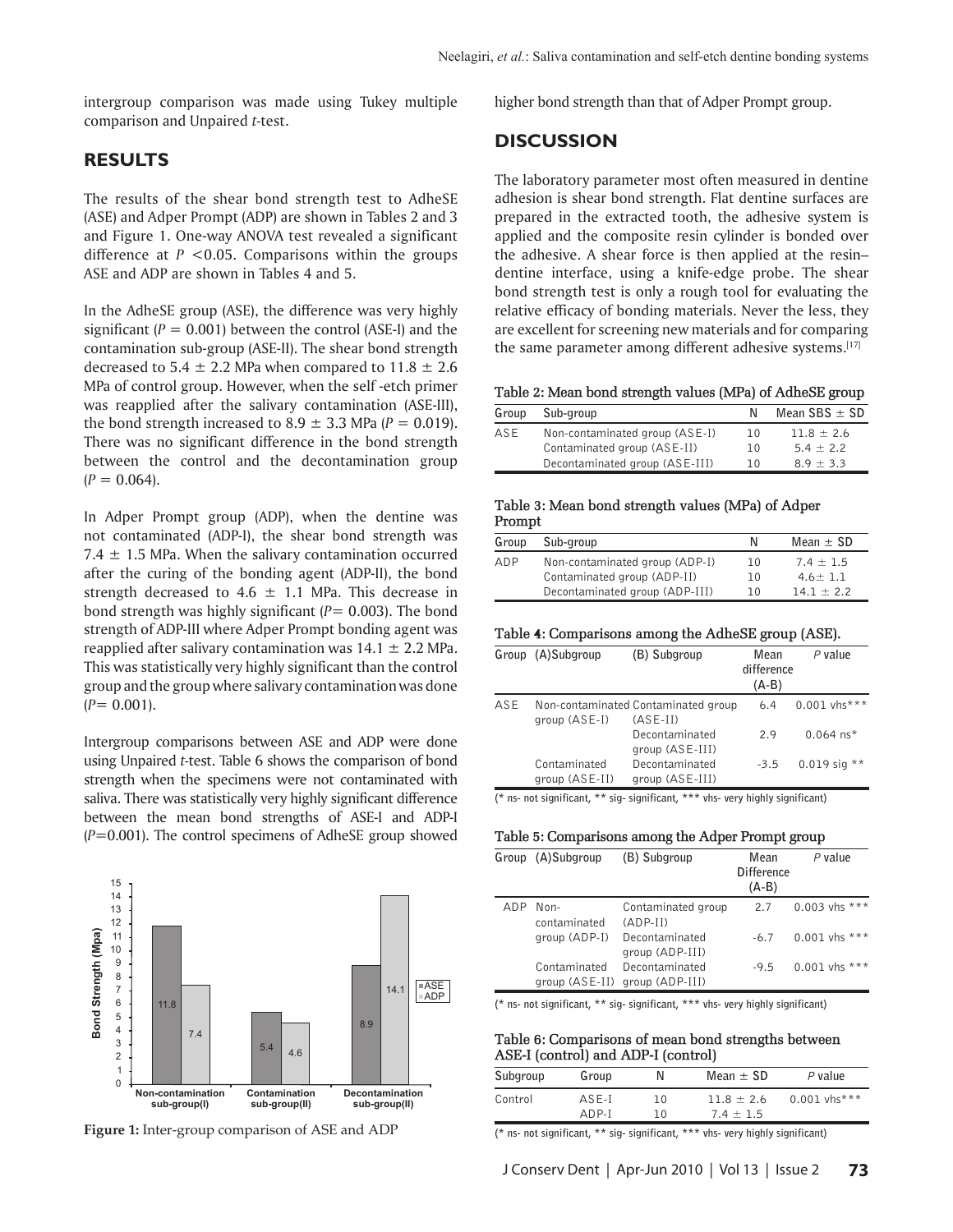Saliva contamination of operating field is a frequent problem in restorative procedures, especially when rubber dam isolation is difficult or impossible, such as in the case of deep cervical lesions or to seat an indirect restoration or even in patients having problem in opening their mouth. In the present study natural saliva was chosen as the contaminant because artificial saliva may confound the results. In addition, many studies have accepted whole healthy human saliva as an acceptable contaminating medium. An *in vitro* model to mimic clinical conditions proved that saliva and plasma to be detrimental to hybrid layer formation.[8]

Effect of saliva contamination is a matter of great controversy. Few studies have reported that the use of dentine bonding agents under fissure sealants has reduced their sensitivity to saliva contamination and provided high bond strengths. [18,19] Some have reported that the saliva contamination of dentine had no adverse effect on the bonding efficiency of one-bottle adhesive systems.[9-11] Others have shown that the saliva contamination of the dentine surface produced a significant decrease in the bond strength.<sup>[3,8,17,20]</sup>

The factors that can be hypothesized as the cause for reduction in the bond strength in saliva contaminated dentine are as follows:[8,21]

- 1. Adsorption of glycoprotein to the poorly polymerized adhesive surface where they might act as a barrier that prevents complete wetting with the next increment of resin and thus prevent adequate co-polymerization.
- 2. Salivary proteins might prevent monomers from penetrating the collagen network of dentine or there can be an increase in the contact angle which could decrease the bond strength.
- 3. Excess saliva may dilute the primer and thus produce a weak hybrid layer.
- 4. Co-polymerization with the subsequent resin layer could be compromised by the removal of the oxygen inhibited unpolymerized surface layer. This hypothesis is not likely as investigators have shown that there is no difference in bond strength when resin composite is added and polymerized on cured adhesive with or without an unpolymerized surface layer.

Ghavam and Pour<sup>[20]</sup> showed that there was no significant difference when the contaminated dentine was either washed or washed and re-etched. Fritz *et al*<sup>[8]</sup> showed that re-etching is not necessary when contamination with the saliva happens. EL -Kalla and  $Godoy<sup>[12]</sup>$  believed that when saliva contamination happens after etching the dentine, blot drying the surface achieves bond strength equal to that of the uncontaminated group. Studies have also shown that the reapplication of primer/ adhesive to improve the bonding efficiency after saliva contamination.<sup>[22,23]</sup>

The hydrophilic nature of the newer dentine bonding agents may allow them to function to some degree in the presence of saliva contamination by displacing or diffusing through it and then they infiltrate and polymerize within the exposed collagen bundles of demineralized superficial dentine. AdheSE is a relatively new self- etching system containing a primer composed of phosphonic acid acrylate, bis-acrylamide, water, initiators and stabilizers. It also contains a bonding component composed of dimethacrylate, HEMA and highly dispersed silicon-dioxide, initiators and stabilizers. In the AdheSE group, when the saliva contamination was done after the application of self etching primer, bond strength decreased significantly. However, the bond strength could be recovered after reapplication of the primer. This result was in agreement with the study done by Park and Lee.[17]

Adper Prompt Self-Etch Adhesive is based on the original Promp*t-*L-Pop adhesive and is composed of methacrylated phosphonic esters, BisGMA, initiators, stabilizers, water, HEMA and poly alkenoic acid. In Adper Prompt group, there was a significant decrease in bond strength when saliva contamination occurred after curing the bonding agent. This finding confirms the observation of Fritz and others[8] who have shown that saliva contamination of the cured adhesive layer of one-bottle adhesive system has a detrimental effect on bond strength.

Studies have shown that saliva contamination reduces the dentine bond strengths of all-in-one adhesives and supplementary application of the adhesive after cleaning the saliva from the dentine surface is an empirical recommendation for restoring bond strength.<sup>[22,23]</sup> In contrast to the results of this study, Ghavan and Pour<sup>[20]</sup> have shown that contamination of a single bottle system after curing of the adhesive did not decrease the bond strength compared to the control group.

An interesting finding in Adper Prompt group was that the bond strength obtained in the sub-group where the bonding agent was reapplied after saliva contamination was higher than the control group. This increase in bond strength was very highly significant  $(P= 0.001)$ . The increased bond strength could be due to the effect of multiple adhesive coatings. The increased resin-dentine bond strength under multiple applications could be due to several mechanisms operating simultaneously. As the solvent is evaporated the concentration of the comonomers that exists after each coating increases. This improves the hybrid layer and the ratio of the polymerized vs. unpolymerized adhesive layer due to oxygen inhibition. Hashimoto and others<sup>[24-26]</sup> have hypothesized that when multiple coats of hydrophilic adhesive solutions are applied, it can displace or diffuse through the film to reach the underlying layer and improve the bond strength.